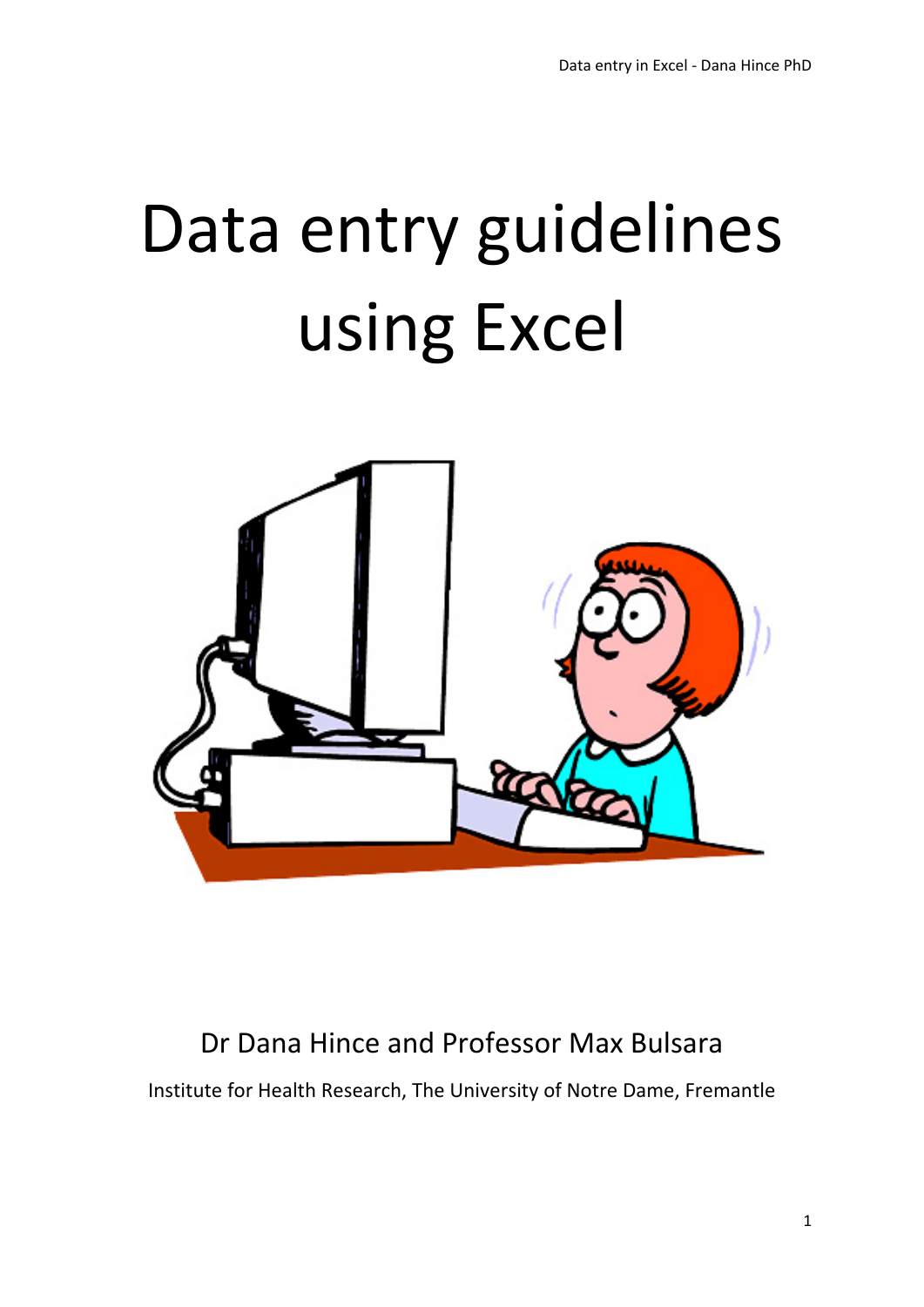# Data entry guidelines using Excel

Good data entry is a process that:

- Minimizes data entry error
- Minimizes the risk of misinterpretation
- Minimizes the amount of data manipulation required prior to commencing analysis

Although there are specialised programs available for data entry, Excel is still the most commonly used program we see used for this purpose. Most of the analysis of the data, however, is conducted in specialised statistical programs (e.g. SPSS, Stata or SAS). You will save yourself/your data analyst **A LOT** of time if your Excel data spreadsheet is constructed in such a way that the statistical program can "understand" it.

The more common mistakes we see in spreadsheet construction are a consequence of thinking like a human and not like a computer. For example, 9 the number and 9 the character have the same meaning for people, as do the words male and Male. We can interpret what we see within the context of the presentation – computers aren't so good at that. So when it comes to setting up a spreadsheet, your life will be easier and you will get your results quicker if you follow the "computer's rules".

By the end of this manual you will be able to engage in "good data entry" (as defined at the top of this page) by achieving the following objectives:

- 1. Structure an Excel spreadsheet that allows easy importation into various statistical packages.
- 2. Choose appropriate variable names, variable labels, and value codes and labels.
- 3. Construct a codebook/data dictionary.
- 4. Format Excel cells.
- 5. Limit Excel cells to valid ranges or prepare drop down options.
- 6. Know what *not* to include in your spreadsheet.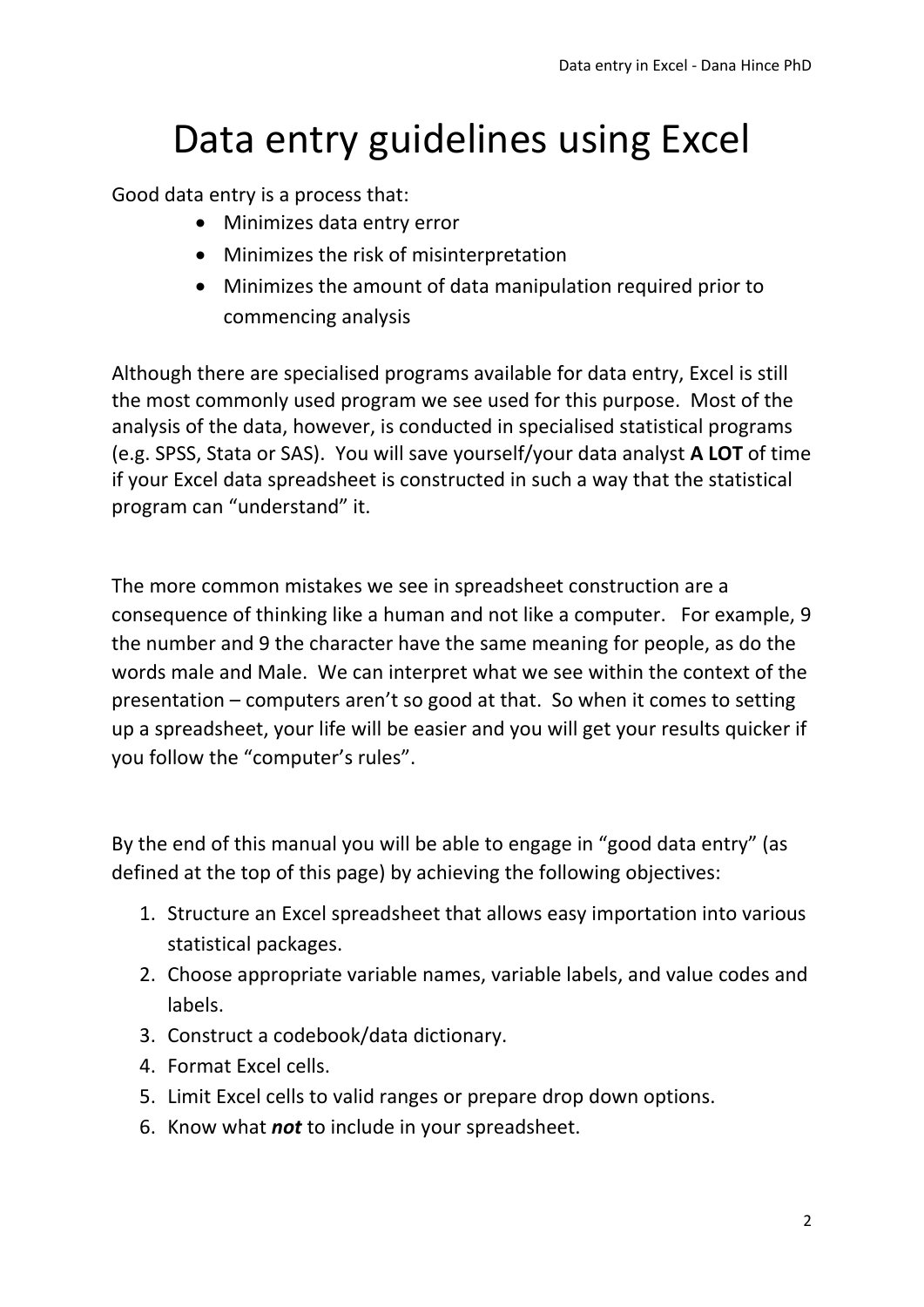## **1. Set up your spreadsheet.**

#### *a)* Data spreadsheets can be *wide (Fig1)* or *long (Fig2)*.

In both formats

- the columns represent variables
- the first column is a *unique identifier* for each participant
- the rows represent cases/events
- the rows must be *uniquely identifiable*

The difference between the two is how many variables are needed to *uniquely identify a row.* Wide format needs only one identifier, whereas long format needs two or more.

For example, compare Fig1 and Fig2. In wide format (Fig1) knowing the id and variable name (id=1, variable=t1\_bp) leaves only one choice of value (120), whereas in long format (Fig2) knowing the id and variable name (id=1, variable=bp) leaves you with two options (120 or 110). In this case, we also need to know the value of time to limit the number of possible rows to one.

Long format is often the format required for the analysis of longitudinal or repeated measures study designs. It is possible to use statistical software to switch between wide and long format (called *restructuring* or *reshaping* the data). If your data requires restructuring, please *DO NOT CUT AND*  **PASTE IN EXCEL.** It is too error prone!

*CAUTION! Regardless of format, make sure your unique id matches any case report forms or other hard copy or* 

#### MAKE A START!

- 1. What is your spreadsheet format?
- 2. How is each row uniquely identified?
- 3. What are your id values?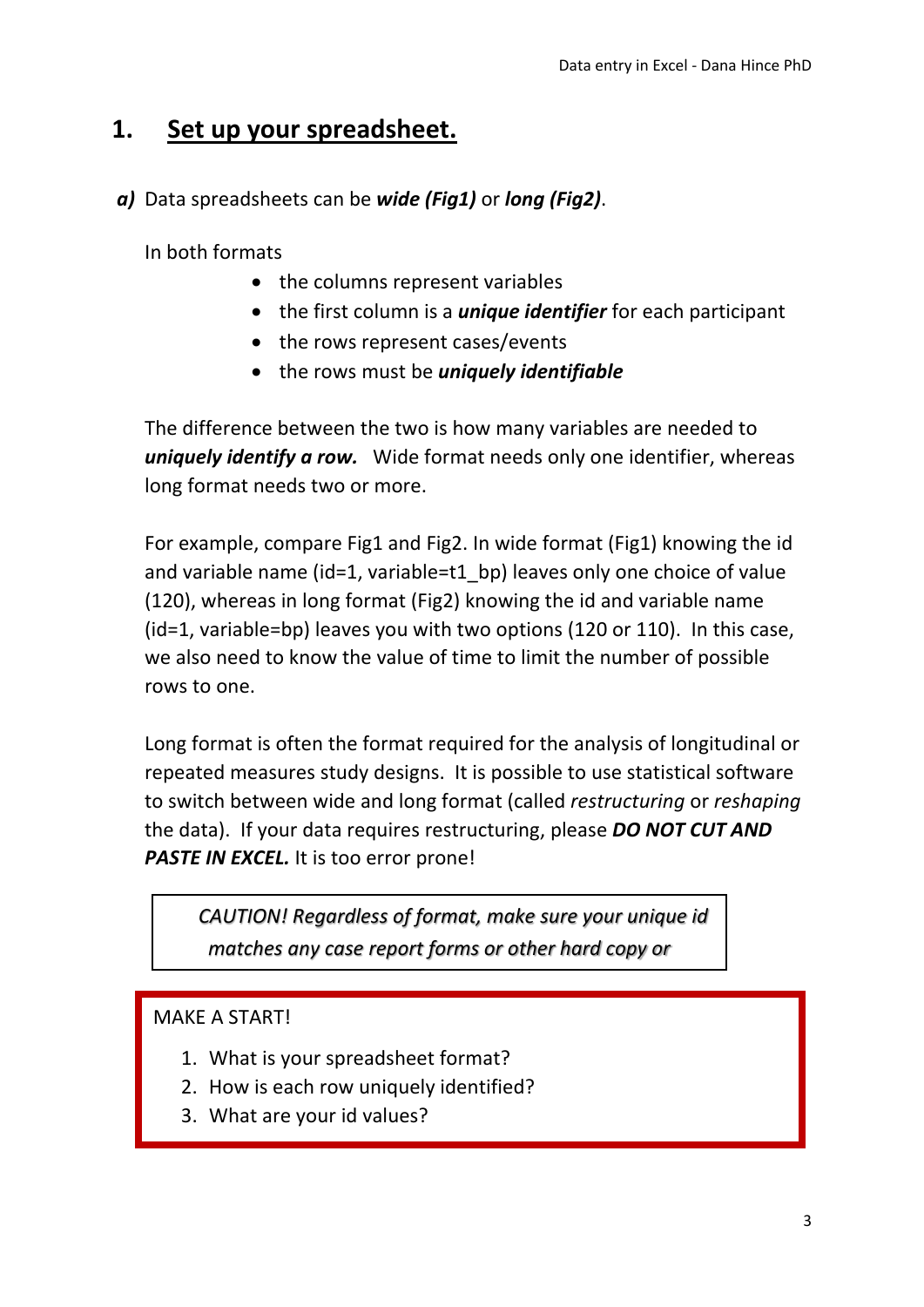| x∄           | ы                              |                           | $5 - 6 - 7$                    |        |       |                  |                             |        | ForOnlineModule - Excel                                                  |                                    |            | 2            | 困 |              | ×                        |
|--------------|--------------------------------|---------------------------|--------------------------------|--------|-------|------------------|-----------------------------|--------|--------------------------------------------------------------------------|------------------------------------|------------|--------------|---|--------------|--------------------------|
|              | <b>FILE</b>                    |                           | HOME                           | INSERT |       |                  | PAGE LAYOUT                 |        | FORMULAS                                                                 | DATA                               | REVIEW     | VIEW         |   | Dana Hince * |                          |
| ᅀ            | X<br>晒 -<br>Paste<br>Clipboard | $\overline{\mathbb{F}_2}$ | <u>A</u><br>Font               |        | ≣     | Alignment Number | %                           |        | Conditional Formatting *<br>Format as Table ~<br>Cell Styles v<br>Styles |                                    | 圓<br>Cells | Æ<br>Editing |   |              |                          |
| G7           |                                |                           | Ĩ.<br>$\overline{\phantom{a}}$ |        |       |                  | $f_x$                       |        |                                                                          |                                    |            |              |   |              | v                        |
| ⊿            | А                              |                           | B                              |        |       | C                | D                           |        | E                                                                        | F                                  | G          |              | н | I            | ዹ                        |
| 1            | id                             |                           | $t1$ hr                        |        | t1 bp |                  | $t2$ hr                     |        | t2 bp                                                                    |                                    |            |              |   |              |                          |
| 2            |                                | 1                         |                                | 60     |       | 120              |                             | 58     | 110                                                                      |                                    |            |              |   |              |                          |
| 3            |                                | $\overline{2}$            |                                |        |       |                  |                             |        |                                                                          | <b>Columns represent variables</b> |            |              |   |              |                          |
| 4            |                                | 3                         |                                |        |       |                  |                             |        |                                                                          |                                    |            |              |   |              |                          |
| 5            |                                |                           |                                |        |       |                  | <b>Rows represent cases</b> |        |                                                                          |                                    |            |              |   |              |                          |
| 6            |                                |                           |                                |        |       |                  |                             |        |                                                                          |                                    |            |              |   |              |                          |
| 7            |                                |                           |                                |        |       |                  |                             |        |                                                                          |                                    |            |              |   |              |                          |
| 8            |                                |                           |                                |        |       |                  |                             |        |                                                                          |                                    |            |              |   |              |                          |
| ٥            |                                |                           |                                |        |       |                  |                             |        |                                                                          |                                    |            |              |   |              | $\overline{\phantom{a}}$ |
|              | ٠<br>4                         |                           |                                | Image1 |       | Sheet1           |                             | Image2 | $\bigoplus$<br>$\mathbf{r}$                                              | ÷<br>$\blacktriangleleft$          |            |              |   | Þ.           |                          |
| <b>READY</b> |                                |                           |                                |        |       |                  |                             |        | 囲                                                                        | ற<br>圓                             |            |              |   | 100%         |                          |

*Figure 1. Basic 'wide' spreadsheet format.*



*Figure 2. Basic 'long' spreadsheet format.*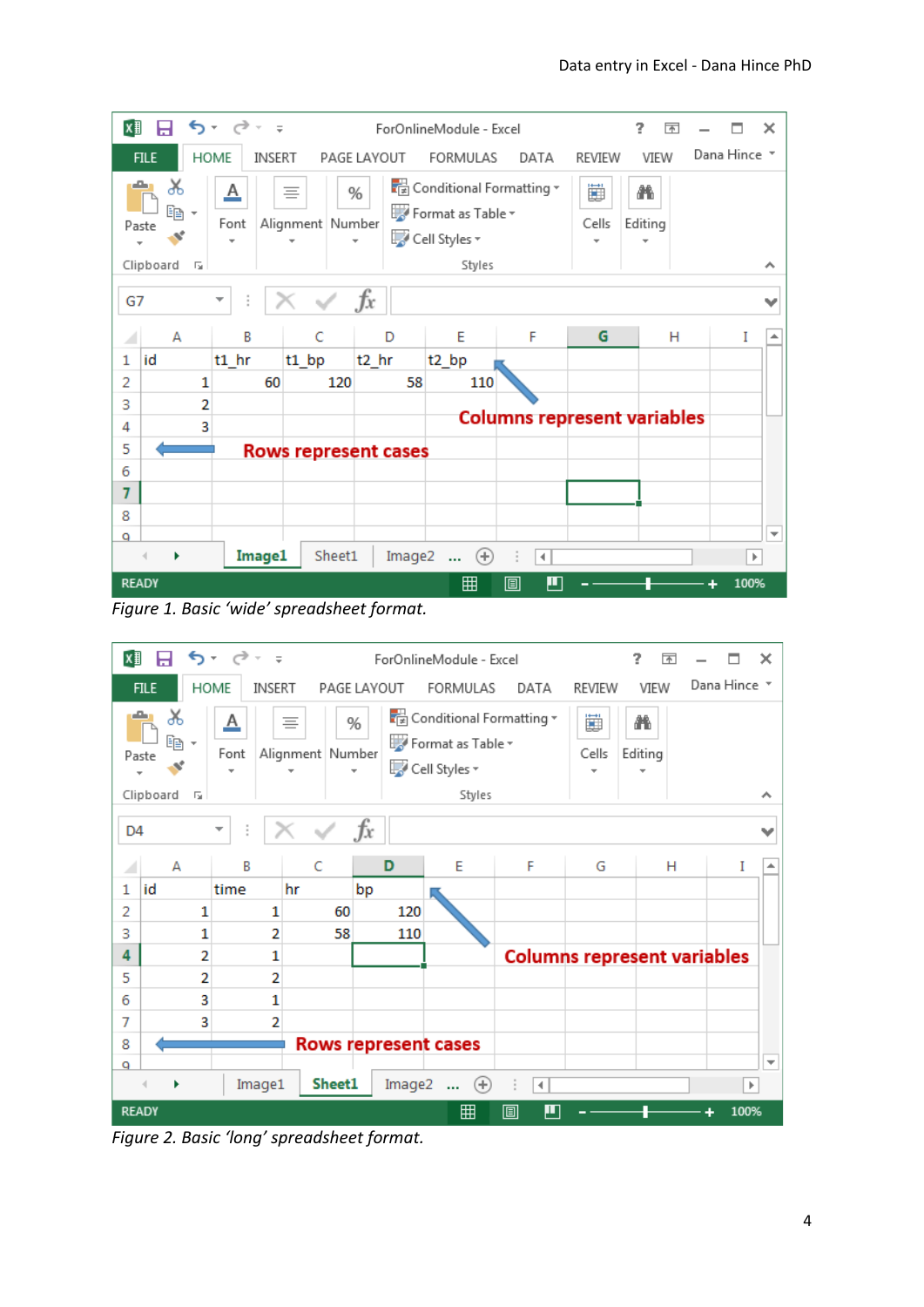#### *b)* The *first row* is used for *variable names*.

Variables names

- are meaningful and short
- contain all relevant information
- have no spaces between words
- start with letters only (or  $\Box$ )
- only take one row (the first one!) in the spreadsheet
- are consistently named (e.g. heart rate1, heart rate2 *NOT* HR 1, hrate2) **THIS IS PARTICULARLY IMPORTANT IF ANY DATA RESTRUCTURING IS REQUIRED** (see page 3)

*TIP! Using lower case letters only for variable names helps reduce typos if you are using command driven software*

MAKE A START!

- 4. Test your knowledge on the next page then
- 5. Enter your variable names into a blank Excel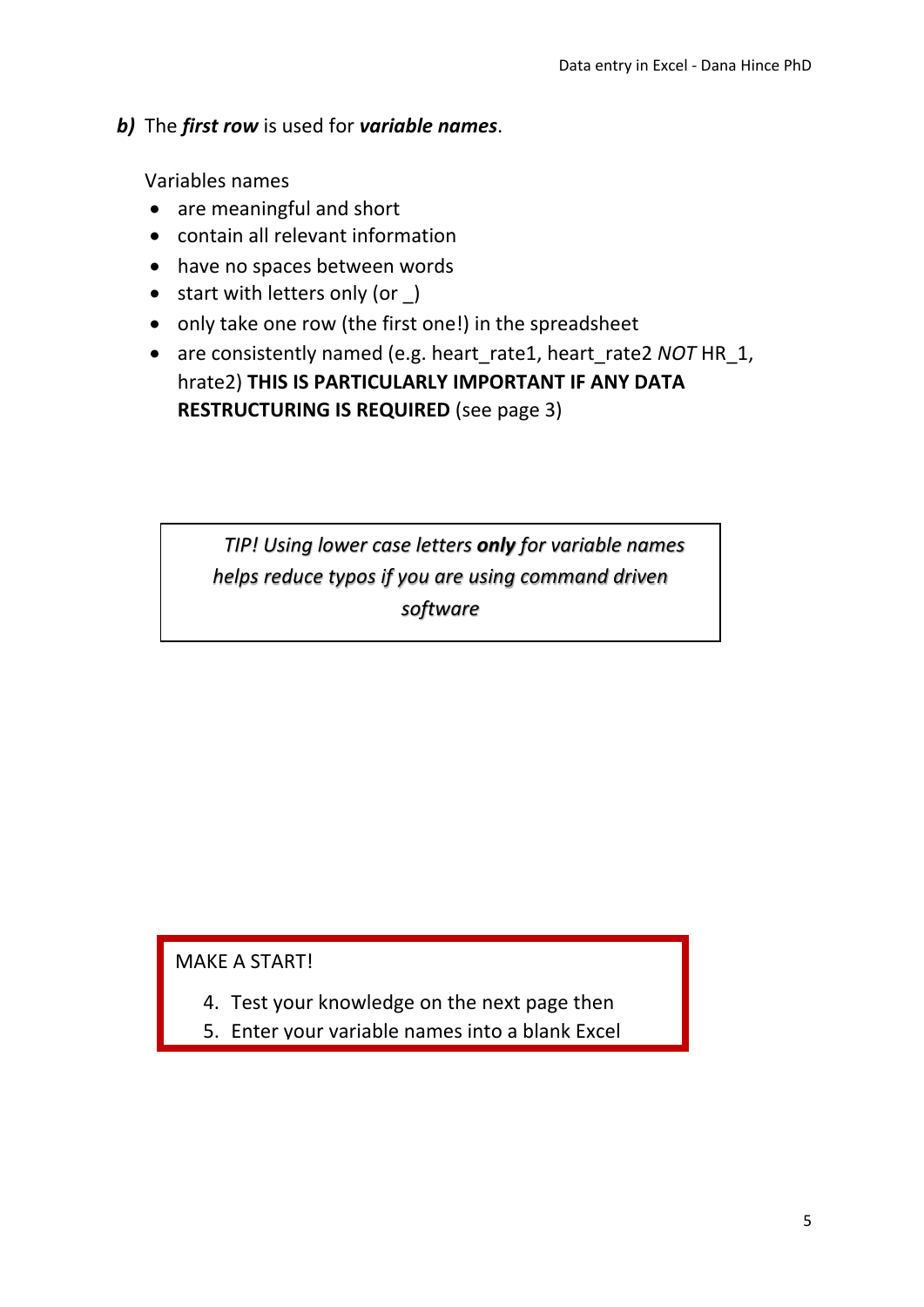#### Data entry in Excel - Dana Hince PhD

# **POP QUIZ 1: what is wrong with these variable names? a)**



**b)**

|              |    | Κ    |          |        |                     | М | Ν       | ዹ    |
|--------------|----|------|----------|--------|---------------------|---|---------|------|
| 1            | id |      |          | gender | $1_HR$              |   | 1_BP    |      |
| 2            |    |      |          |        |                     |   |         |      |
| 3            |    |      |          |        |                     |   |         |      |
|              |    |      |          |        |                     |   |         |      |
|              |    | - 11 | $\cdots$ |        | Image: $\quadoplus$ |   | t<br>lк | Þ    |
| <b>READY</b> |    |      | 囲        | 圓      | ш                   |   |         | 100% |

**c)**

|              |    |          |        |           | н                   |    |      |  |      |  |
|--------------|----|----------|--------|-----------|---------------------|----|------|--|------|--|
| 1            | id |          | gender | T1        |                     | Τ1 |      |  |      |  |
| 2            |    |          |        | <b>HR</b> |                     | BP |      |  |      |  |
|              |    |          |        |           |                     |    |      |  |      |  |
|              |    |          |        |           |                     |    |      |  |      |  |
|              |    | $\cdots$ |        |           | Image: $\quadoplus$ |    | ा वि |  | ь    |  |
|              |    |          |        |           |                     |    |      |  |      |  |
| <b>READY</b> |    | 囲        | 间      |           |                     |    |      |  | 100% |  |

*Figure 2a), b) and c). Examples of troublesome variable names.*





Time1 and T1 refer to the same time. Needs to be consistently labelled.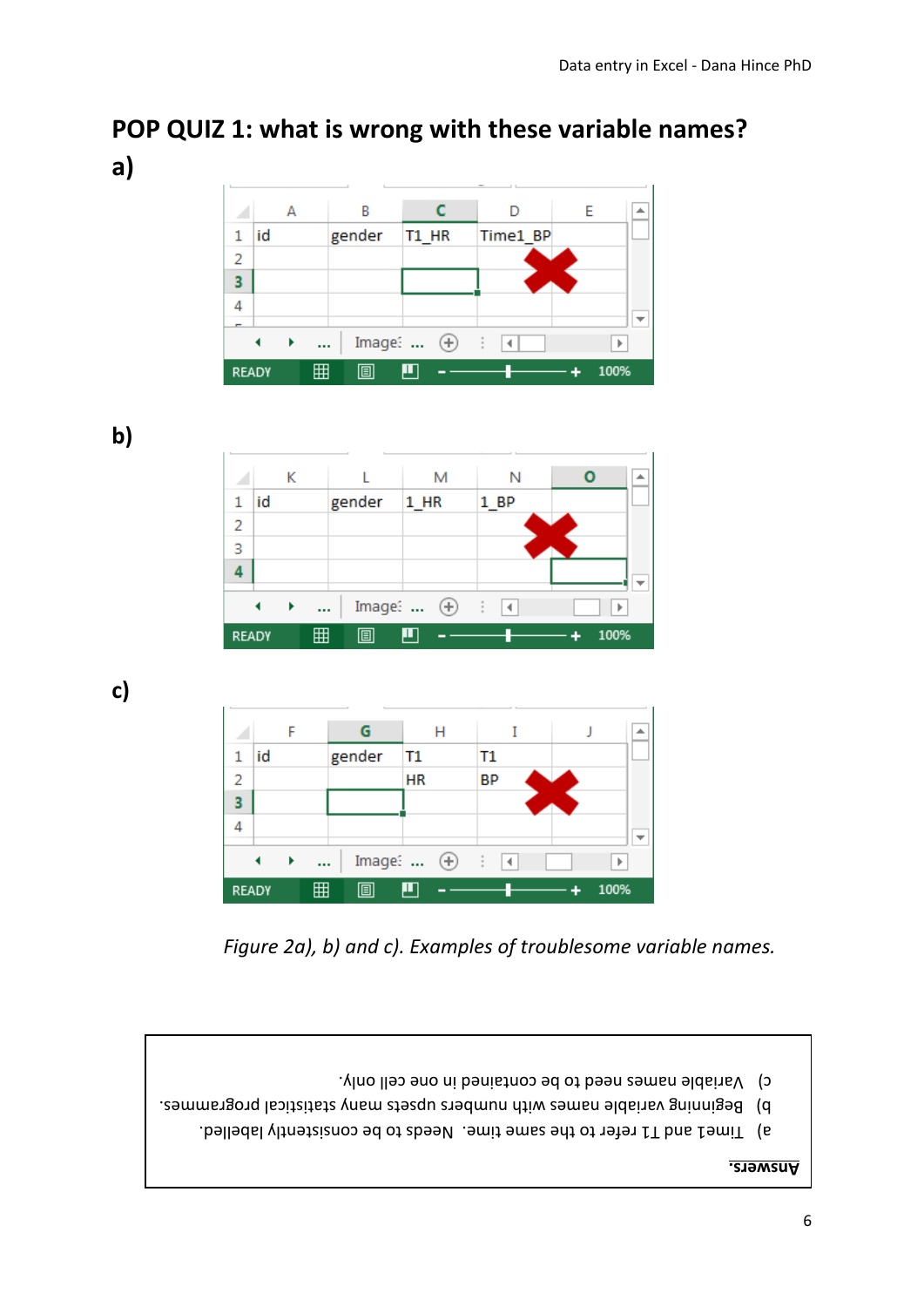- *c)* Decide on *codes* for
	- *categorical variables* i.e. use numbers to denote the categories So gender could be  $0 =$  female and  $1 =$  male and  $99 =$  missing data
	- Although you don't need to code *continuous variables* given the measurement is already numeric (e.g. height, weight, blood pressure) you **will** need a missing value code that is
		- i. **NOT** within the range of expected or probable values for that variable (e.g. 99 would not be a good missing code for diastolic blood pressure because it **could** be a true value).
		- ii. **NOT** text! If you use text (e.g. N/A) in a numeric variable, some statistical packages assume that the whole variable is text (string), and won't be able to perform the calculations you need it to do.
- *d)* For *free text variables* (e.g. answers to open ended questions or important notes from data collection).
	- The number of variables required for each free text question depends on the number of answers given.
		- For example:
			- i. If the question is "List 3 breeds of dog you would consider as a pet" then you need to have 3 variables (e.g. breed1, breed2, breed3).
			- ii. If the question is "List all the breeds of dogs you would consider as a pet", you need enough variables so that the maximum number of breeds listed as an answer can be accommodated with one breed per variable.
	- Enter free text answers *exactly* as they appear on the survey.

#### *e)* Be careful with *date variables.*

To people, 14 May 2009 is the same as 12 May 09 is the same is 14/5/09 is the same as 14/05/09. To your statistical package, they are potentially all different. Always enter your dates into excel in the same format, and **set the date value cells to date format by**

- Right click in the cell (or selected group of cells)
- Choose Format Cells in the drop down option (Fig. 3a)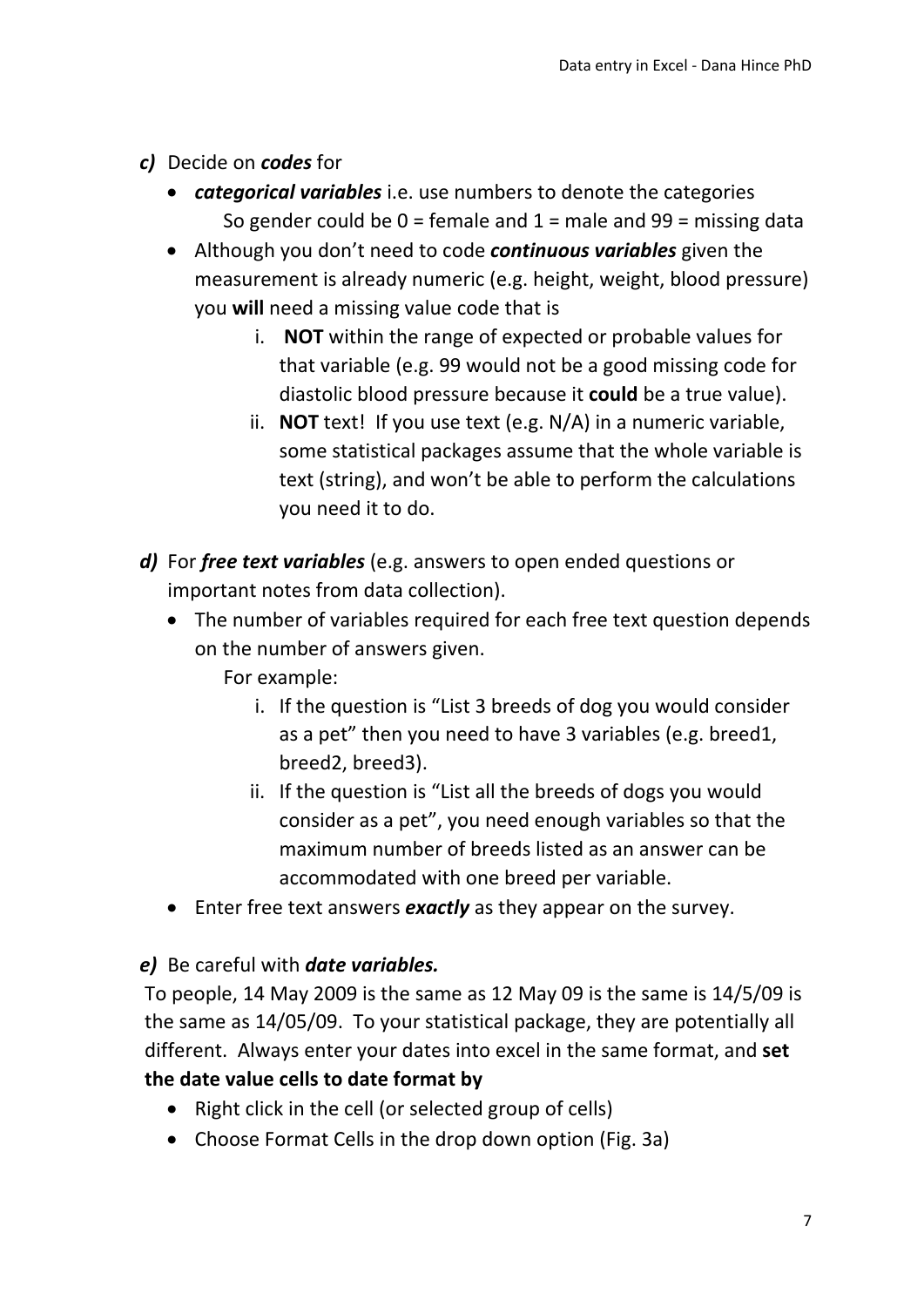• In the pop up box that follows, choose Date, and the format you would like and click OK (Fig. 3b: I like the 3<sup>rd</sup> option down because it includes the 4 digit year).



*Figure 3a. Formatting cells*

| <b>Format Cells</b>                              |                                                           | P<br>x |
|--------------------------------------------------|-----------------------------------------------------------|--------|
| Number<br>Alignment                              | <b>Fill</b><br>Font<br><b>Border</b><br><b>Protection</b> |        |
| Category:<br>General<br>A.<br>Number<br>Currency | Sample                                                    |        |
| <b>ACCOUNTING</b><br>Date<br><b>Time</b>         | Type:<br>14/03/12                                         | ∸      |
| Percentage<br><b>Fraction</b>                    | лессии (4506)), 147 миллээ.<br>14/03/2012<br>14/03/12     | Ξ      |
| Scientific<br>Text<br>Special<br>Custom          | 14/3/12<br>14/3/2012<br>14/03/12                          | ┯      |
|                                                  | Locale (location):                                        |        |
|                                                  | English (Australia)                                       | ۰.     |

*Figure 3b. Formatting cells containing date values*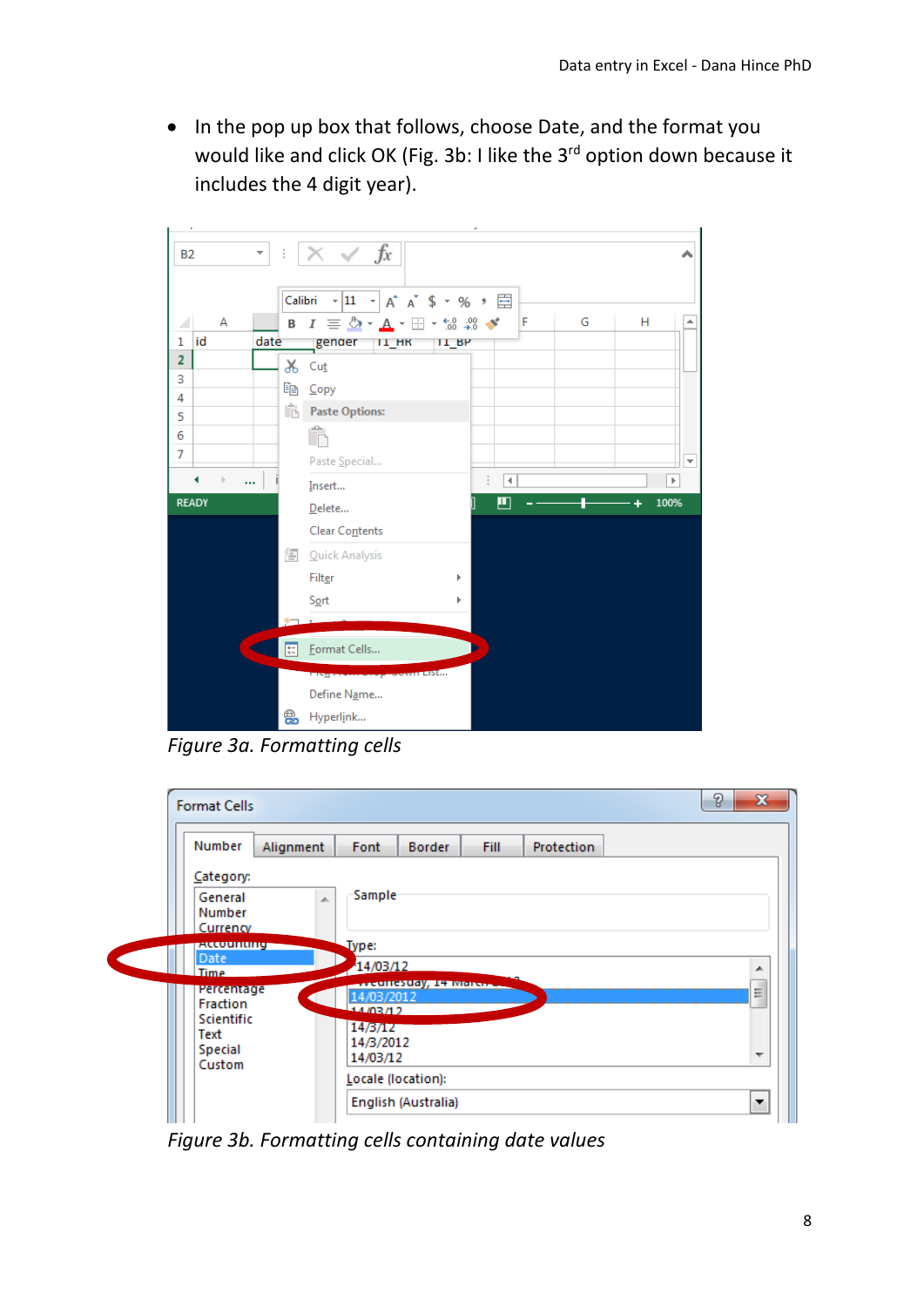*Make sure dates are entered in a consistent format, with 4 digit years, because inconsistent/incomplete dates can equal hours of data manipulation*

MAKE A START!

6. Format all the cells that will contain date values now

## **2. Reduce the risk of data entry error or misinterpretation**

#### **a) Set up a codebook or data dictionary**

The codebook is how you communicate what each variable represents, and what to expect to find in it, to other members of your research team.

|              | А                 | B                                        |       |             | ┻ |
|--------------|-------------------|------------------------------------------|-------|-------------|---|
| 1            | Variable          | Description                              | Codes | Labels      |   |
| 2            | id                | unique id for each participant (n=120)   |       |             |   |
| 3            | gender            | participant gender                       |       | 0 female    |   |
| 4            |                   |                                          |       | 1 male      |   |
| 5            | $t1$ hr           | heart rate at time 1 in beats per minute |       | -99 missing |   |
| 6            | t <sub>2</sub> bp | blood pressure at time 1 in mm/Hg        |       | -99 missing |   |
|              |                   |                                          |       |             |   |
|              |                   | Sheet2<br>Sheet1<br>$(+)$<br>4           |       |             |   |
| <b>READY</b> |                   | 囲<br>ш<br>囘                              |       |             |   |

*Figure 4. An example of a codebook/data dictionary.*

- List your variable names with labels/descriptions in sufficient detail so that someone else can understand what they are.
- Include the codes and value labels for any categorical variables.
- Include ranges and/or units of measurement for continuous variables (e.g mmHg, ng/L) as this may not be obvious to others.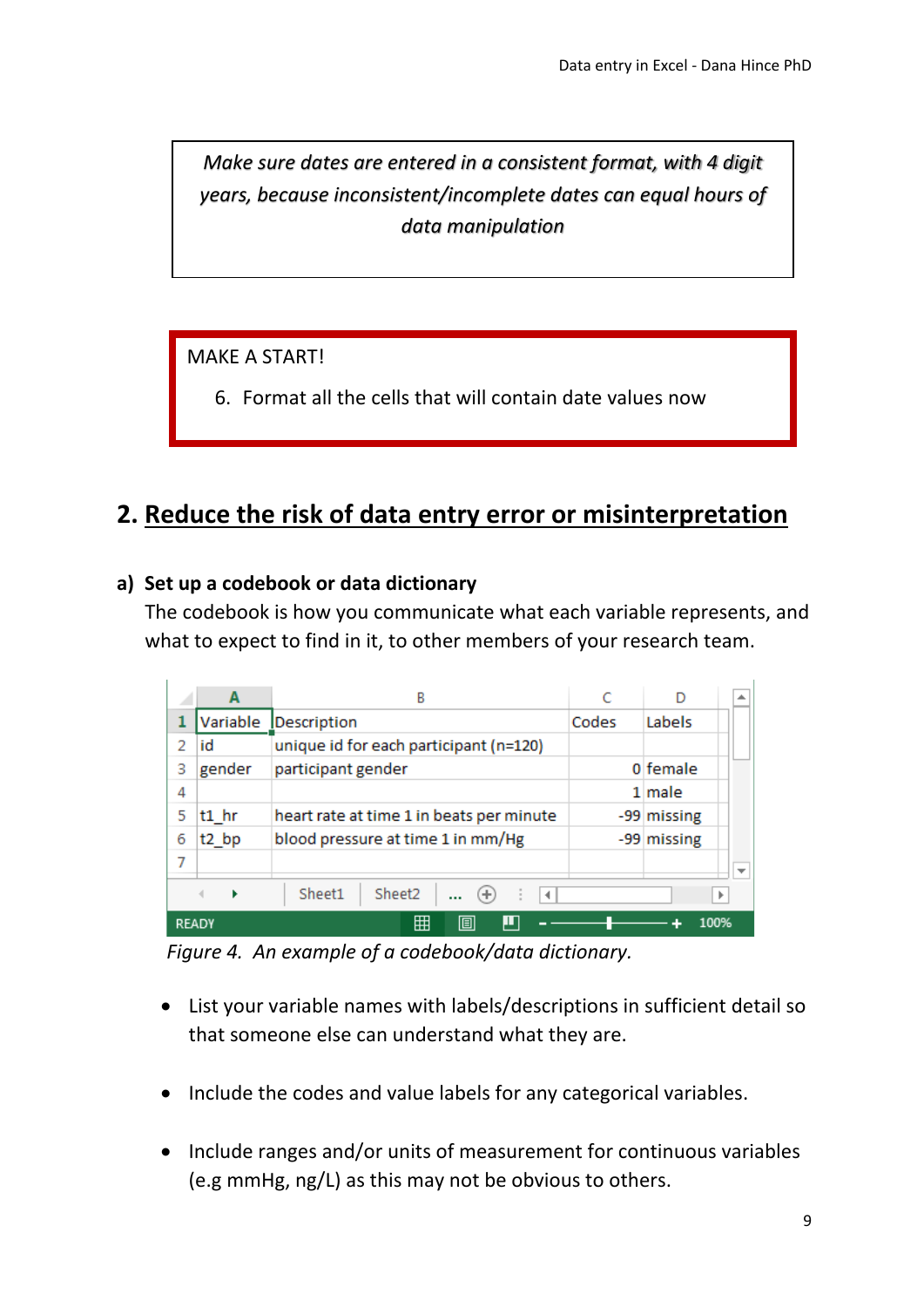• Include codes for missing values.

MAKE A START!

7. Set up your data dictionary on the next sheet in your Excel file, following Fig4 as an example

#### **b) Excel Data Validation function**

Now you have your data dictionary sorted, you can use this information to reduce the risk of data entry error using *Excel's data validation* tool.

This function allows you to specify allowable ranges/values for variables, provide data entry prompts and/or data entry error messages. There are many options available – let's take two very useful as an example.

Firstly, let's set up a drop down list with an error message for the variable gender. Go to the Data ribbon on the top of the Excel window **(1)**, and click Data Validation **(2)**.



The window below will pop up. Choose List from the Allow: drop down menu **(3)**.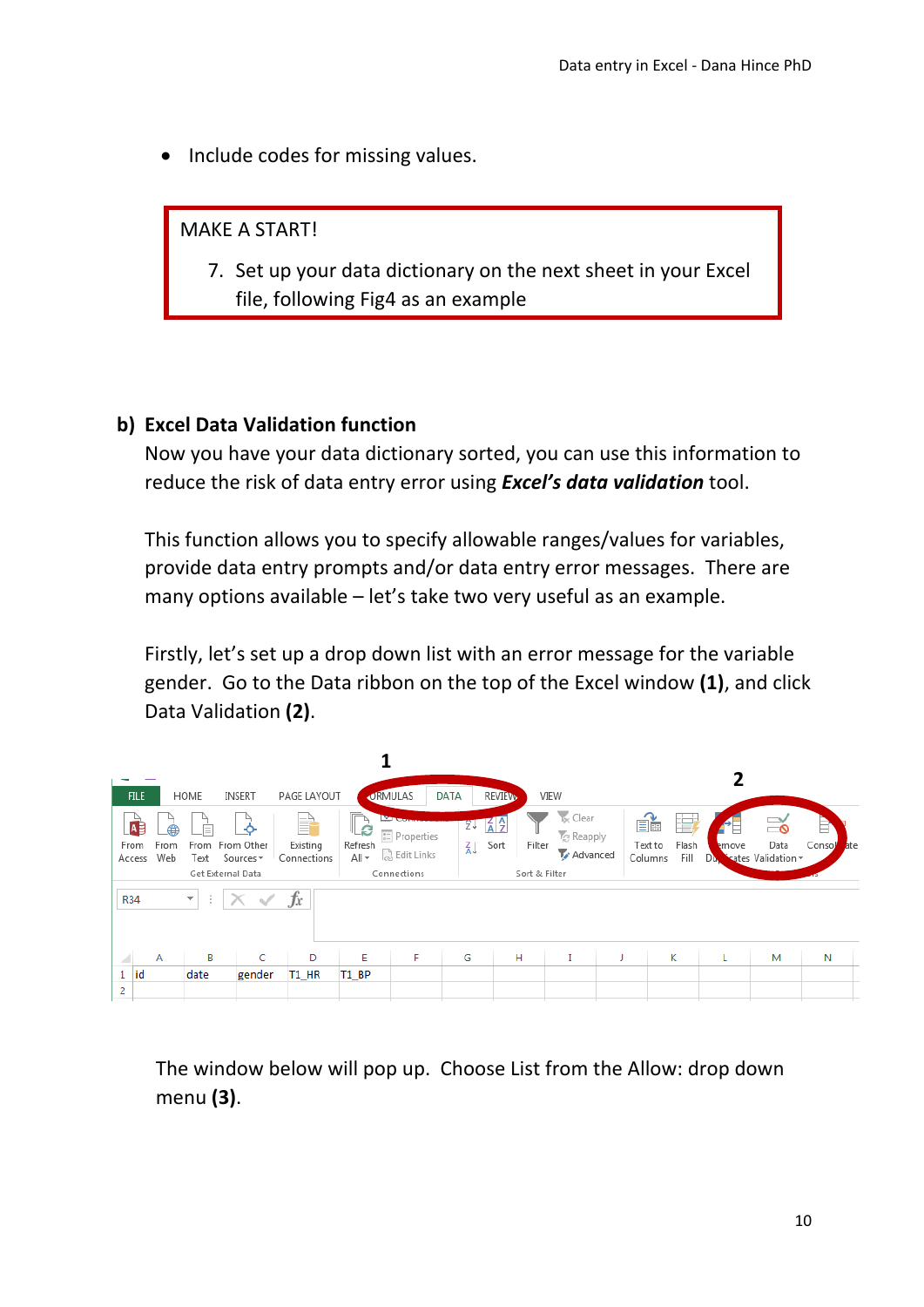| <b>Data Validation</b>       |                                                               |                    |                         | 8<br>$\mathbf{x}$ |  |  |  |  |  |
|------------------------------|---------------------------------------------------------------|--------------------|-------------------------|-------------------|--|--|--|--|--|
| Settings                     | Input Message                                                 | <b>Error Alert</b> |                         |                   |  |  |  |  |  |
| <b>Validation criteria</b>   |                                                               |                    |                         |                   |  |  |  |  |  |
| Allow:                       |                                                               |                    |                         |                   |  |  |  |  |  |
| Any value                    |                                                               | ٠                  | $\sqrt{ }$ Ignore blank |                   |  |  |  |  |  |
| Any value                    |                                                               |                    |                         |                   |  |  |  |  |  |
| Whole number                 | 3                                                             |                    |                         |                   |  |  |  |  |  |
| <b>List</b>                  |                                                               |                    |                         |                   |  |  |  |  |  |
| <b>Time</b>                  |                                                               |                    |                         |                   |  |  |  |  |  |
| <b>Text length</b><br>Custom |                                                               |                    |                         |                   |  |  |  |  |  |
|                              |                                                               |                    |                         |                   |  |  |  |  |  |
|                              | Apply these changes to all other cells with the same settings |                    |                         |                   |  |  |  |  |  |
| Clear All                    |                                                               |                    | ОК                      | Cancel            |  |  |  |  |  |

Click on the button next to the Source: field **(4)** this will open another pop up box.

| <b>Data Validation</b>     |                                                               |                    |                  | P<br>x |
|----------------------------|---------------------------------------------------------------|--------------------|------------------|--------|
| Settings                   | <b>Input Message</b>                                          | <b>Error Alert</b> |                  |        |
| <b>Validation criteria</b> |                                                               |                    |                  |        |
| Allow:                     |                                                               |                    |                  |        |
| List                       |                                                               |                    | √ Ignore blank   |        |
| Data:                      |                                                               |                    | In-cell dropdown |        |
| between                    |                                                               |                    |                  |        |
| Source:                    |                                                               |                    | 序                |        |
|                            |                                                               |                    |                  | 4      |
|                            |                                                               |                    |                  |        |
|                            | Apply these changes to all other cells with the same settings |                    |                  |        |
| Clear All                  |                                                               |                    | ОΚ               | Cancel |

Now choose the cells that have the values you want to allow as valid input from your data dictionary. In this case, they are the codes for gender (**5**: see also Fig 4). Now click the button marked **6**.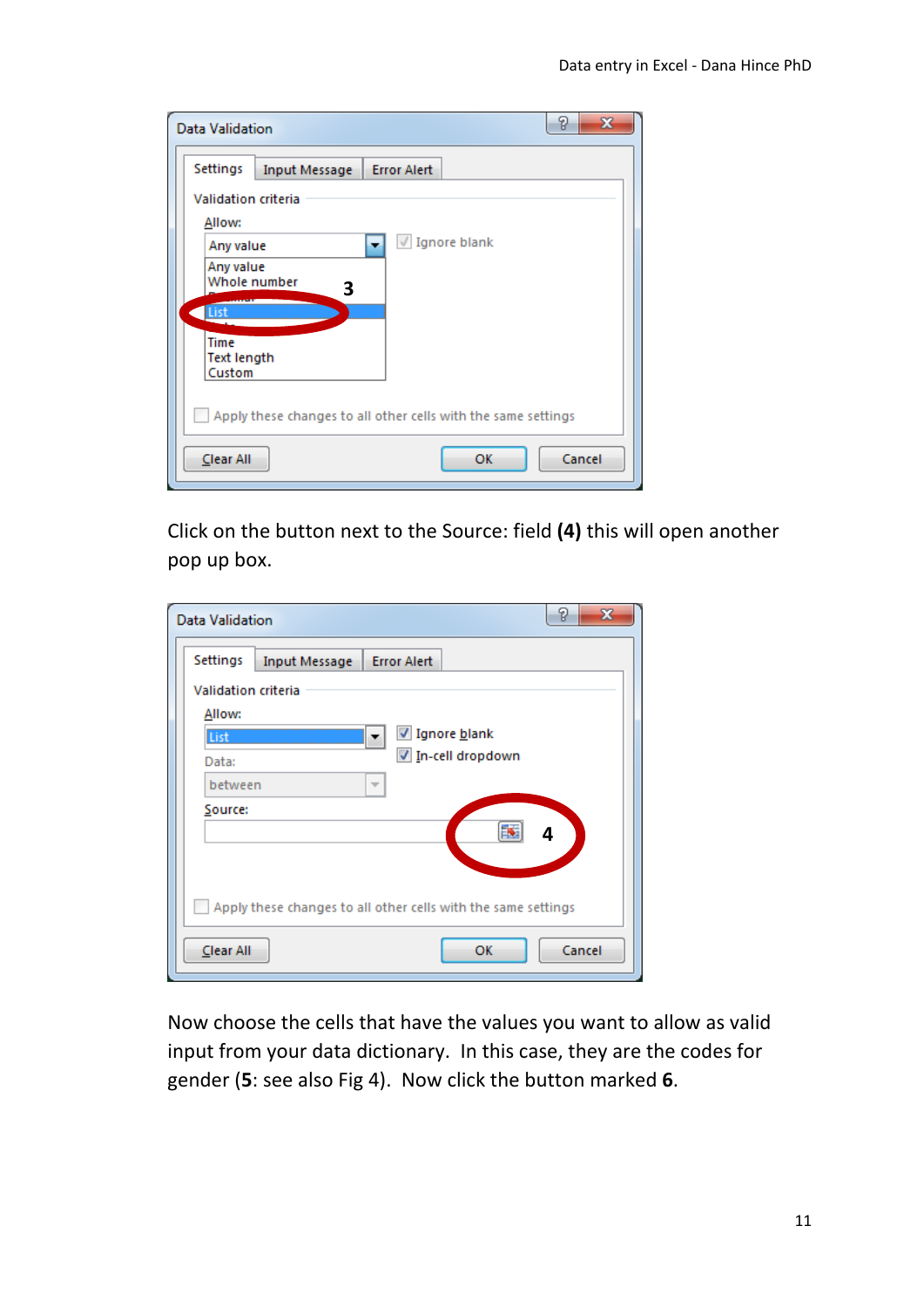| x∄             |                               | $6 - 12 - 5$             |                                         |                                         |                                    |                                                     |                                              |          |                                     |               |                                                 |
|----------------|-------------------------------|--------------------------|-----------------------------------------|-----------------------------------------|------------------------------------|-----------------------------------------------------|----------------------------------------------|----------|-------------------------------------|---------------|-------------------------------------------------|
|                | FIL F                         | HOME                     | INSERT                                  | PAGE LAYOUT                             |                                    | <b>FORMULAS</b>                                     | DATA                                         |          | REVIEW                              | VIEW          |                                                 |
|                | From<br>From<br>Web<br>Access | Text                     | From From Other<br>Sources <sup>+</sup> | Existing<br>Connections                 | $\circ$<br>B<br>Refresh<br>$All -$ | Connections<br><b>ED</b> Properties<br>a Edit Links |                                              | ₹↓<br>Ãļ | $\frac{Z}{A}$ $\frac{A}{Z}$<br>Sort | Filter        | $k_{\rm X}$ Clear<br><b>Z</b> Reapply<br>Advanc |
|                |                               |                          | Get External Data                       |                                         |                                    | Connections                                         |                                              |          |                                     | Sort & Filter |                                                 |
| C <sub>3</sub> |                               | <b>Data Validation</b>   |                                         |                                         |                                    |                                                     | P<br>32                                      |          |                                     |               |                                                 |
|                |                               | $=$ Sheet8!\$C\$3:\$C\$5 |                                         |                                         |                                    |                                                     |                                              | 圛        | 6                                   |               |                                                 |
|                |                               |                          |                                         |                                         |                                    |                                                     |                                              |          |                                     |               |                                                 |
| ◢              | А                             |                          |                                         | B                                       |                                    | C                                                   |                                              |          | E                                   |               | F                                               |
| 1              | Variable                      | <b>Description</b>       |                                         |                                         |                                    | Codes                                               | Labels                                       |          |                                     |               |                                                 |
| 2              | id                            |                          |                                         | unique id for each participant (n=120)  |                                    |                                                     |                                              |          |                                     |               |                                                 |
| 3              | gender                        |                          | participant gender                      |                                         |                                    |                                                     | Offen ale                                    |          |                                     |               |                                                 |
| 4              |                               |                          |                                         |                                         | 5                                  |                                                     | $1$ <sub>i</sub> mal                         |          |                                     |               |                                                 |
| 5              |                               |                          |                                         |                                         |                                    |                                                     | 99 mis                                       | ng       |                                     |               |                                                 |
| 6              | $t1$ hr                       |                          |                                         | heart rate at time 1 in beats per minux |                                    |                                                     | $-99$ $\vert \mathbf{r} \vert$ $\Delta$ sing |          |                                     |               |                                                 |
| 7              | t2 bp                         |                          |                                         | blood pressure at time 1 in mm/Hg       |                                    |                                                     | <b>D</b> missing                             |          |                                     |               |                                                 |
| $\circ$        |                               |                          |                                         |                                         |                                    |                                                     |                                              |          |                                     |               |                                                 |

You should be back at the Data Validation pop up, with the cell reference now in the Source: field **(7)**. Now click the Error Alert tab **(8)**.

| Data Validation            | P<br>$\mathbf{x}$                                             |  |  |  |  |  |  |  |  |
|----------------------------|---------------------------------------------------------------|--|--|--|--|--|--|--|--|
| Settings<br>Input Message  | 8<br><b>Error Alert</b>                                       |  |  |  |  |  |  |  |  |
| <b>Validation criteria</b> |                                                               |  |  |  |  |  |  |  |  |
| Allow:                     |                                                               |  |  |  |  |  |  |  |  |
| List                       | √ Ignore blank                                                |  |  |  |  |  |  |  |  |
| Data:                      | In-cell dropdown                                              |  |  |  |  |  |  |  |  |
| between                    | ÷                                                             |  |  |  |  |  |  |  |  |
| <b>Adices</b>              | 7                                                             |  |  |  |  |  |  |  |  |
| =Sheet8!\$C\$3:\$C\$5      |                                                               |  |  |  |  |  |  |  |  |
|                            |                                                               |  |  |  |  |  |  |  |  |
|                            | Apply these changes to all other cells with the same settings |  |  |  |  |  |  |  |  |
| Clear All                  | ОК<br>Cancel                                                  |  |  |  |  |  |  |  |  |

Enter in the error message that you would like to appear if someone makes a mistake in the error message box **(9)**, and click OK.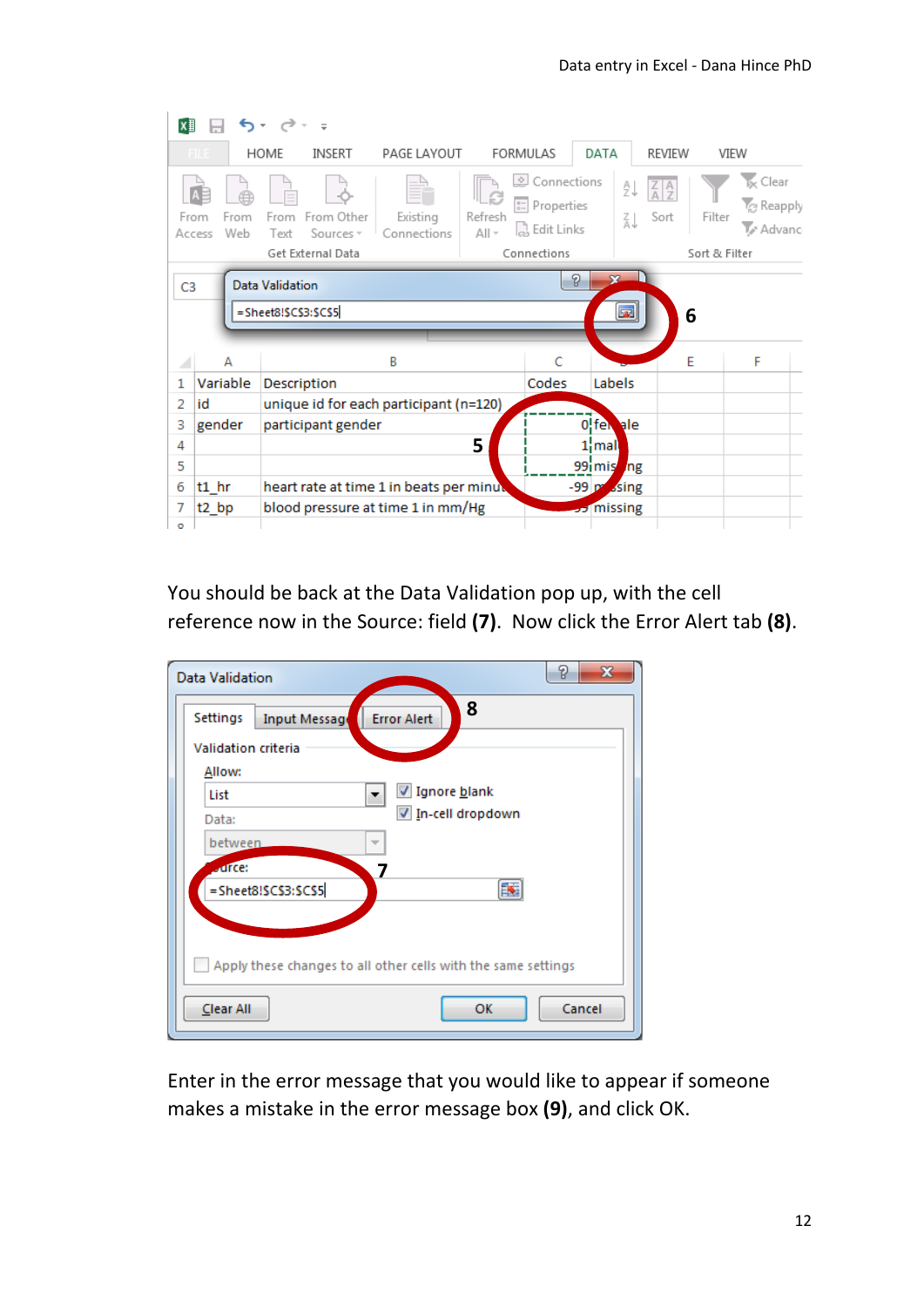| <b>Data Validation</b>                                        | 8<br>x |
|---------------------------------------------------------------|--------|
| <b>Error Alert</b><br><b>Input Message</b><br><b>Settings</b> |        |
| Show error alert after invalid data is entered                |        |
| When user enters invalid data, show this error alert:         |        |
| Style:<br><b>Title:</b>                                       |        |
| Stop                                                          |        |
| Fв<br>message:                                                | 9      |
| Must be 0 (female) 1 (male) 99<br>(missing)                   |        |
| Clear All<br>ок                                               | Cancel |

When you place the cursor in the cell/s you just set up, a little arrow will appear next to the cell. Click this to access the allowable values.



Now try putting in an invalid number. Your error message will appear when you move to the next cell.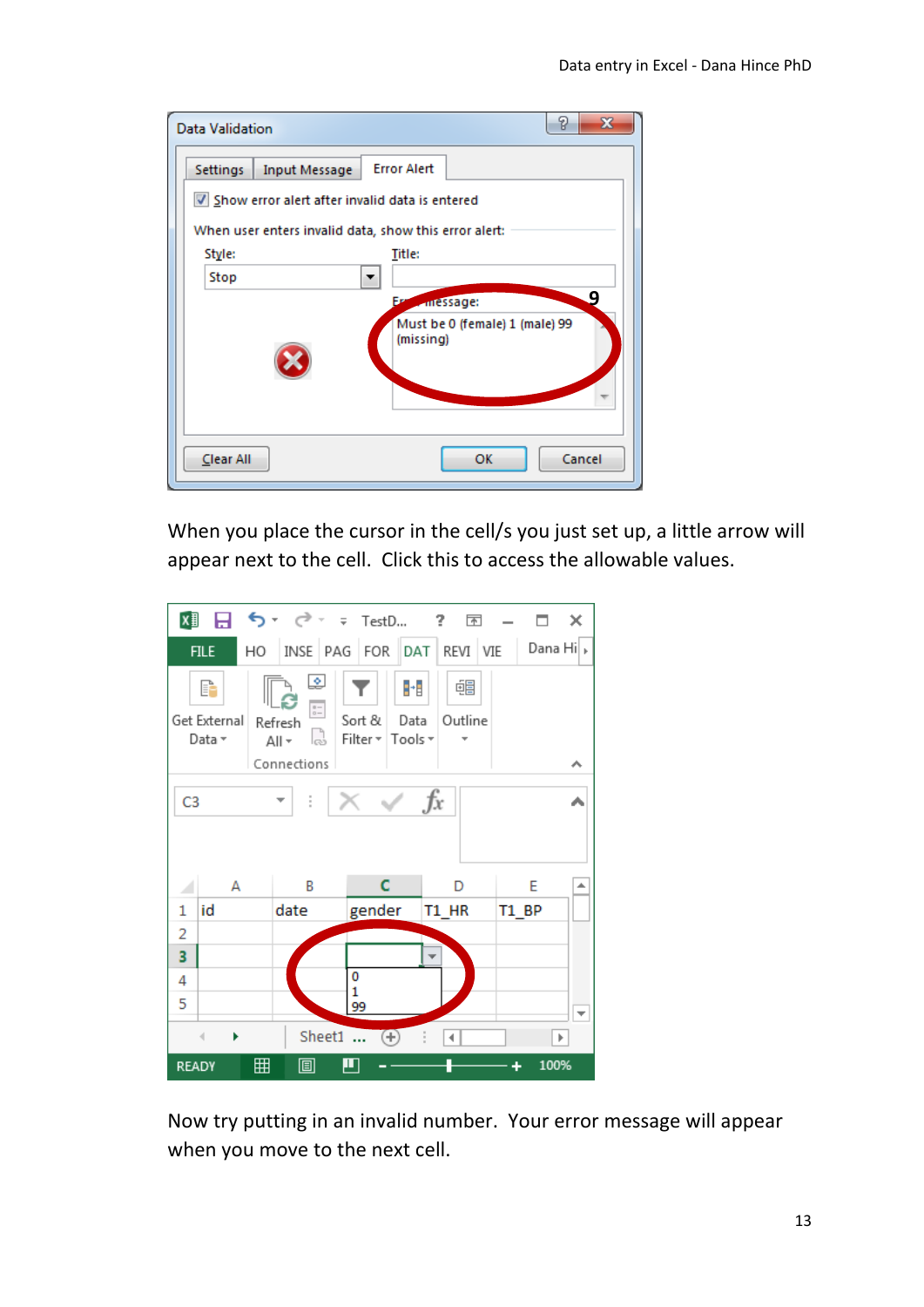| ΧĐ                                                                  |                                                                                               |    |        | <b>タ</b> ・ ♂・ = TestD ?   | $\overline{\rho_{\rm N}}$ |              | х                     |  |  |  |
|---------------------------------------------------------------------|-----------------------------------------------------------------------------------------------|----|--------|---------------------------|---------------------------|--------------|-----------------------|--|--|--|
|                                                                     | <b>FILE</b>                                                                                   | HO |        | INSE PAG FOR DAT REVI VIE |                           |              | Dana Hi  <sub>⊁</sub> |  |  |  |
|                                                                     | œ<br>F<br>帼<br>H<br>$\frac{0}{0}$<br>S <sub>ort</sub><br>Data Outline<br>Get External Defensi |    |        |                           |                           |              |                       |  |  |  |
|                                                                     | Microsoft Excel                                                                               |    |        |                           |                           | $\mathbf{x}$ |                       |  |  |  |
| Must be 0 (female) 1 (male) 99 (missing)<br>Cancel<br>Retry<br>Help |                                                                                               |    |        |                           |                           |              |                       |  |  |  |
|                                                                     |                                                                                               |    |        |                           |                           |              |                       |  |  |  |
|                                                                     | А                                                                                             |    | B      | c                         | D                         | E            | ∸                     |  |  |  |
| 1                                                                   | id                                                                                            |    | date   | gender                    | T1 HR                     | T1 BP        |                       |  |  |  |
| 2                                                                   |                                                                                               |    |        |                           |                           |              |                       |  |  |  |
| 3                                                                   |                                                                                               |    |        | 6                         |                           |              |                       |  |  |  |
| 4                                                                   |                                                                                               |    |        |                           |                           |              |                       |  |  |  |
| 5                                                                   |                                                                                               |    |        |                           |                           |              |                       |  |  |  |
|                                                                     | Þ                                                                                             |    | Sheet1 | $\left( +\right)$         | 4.                        |              | Þ                     |  |  |  |

There are other options in the Allow: drop down list in the Data Validation window. Let's suppose that our id values can only be between 100 and 200. Choose Whole Number **(1)**, and in the Data: drop down menu that appears **(2)** choose between and then enter the maximum and minimum of the allowable range for that variable **(3)**.

| <b>Data Validation</b>                                        | P<br>$\mathbf x$ |
|---------------------------------------------------------------|------------------|
| Settings<br><b>Error Alert</b><br><b>Input Message</b>        |                  |
| <b>Validation criteria</b>                                    |                  |
| <b>Allowe</b>                                                 |                  |
| √ Ignore blank<br>Whole number                                |                  |
| Data:<br>2                                                    |                  |
| <b>Detween</b><br>▼                                           |                  |
| Minimum:                                                      |                  |
| 嶐<br>100<br>3                                                 |                  |
| Maximum:                                                      |                  |
| 200                                                           |                  |
| Apply these changes to all other cells with the same settings |                  |
| OK<br>Clear All                                               | Cancel           |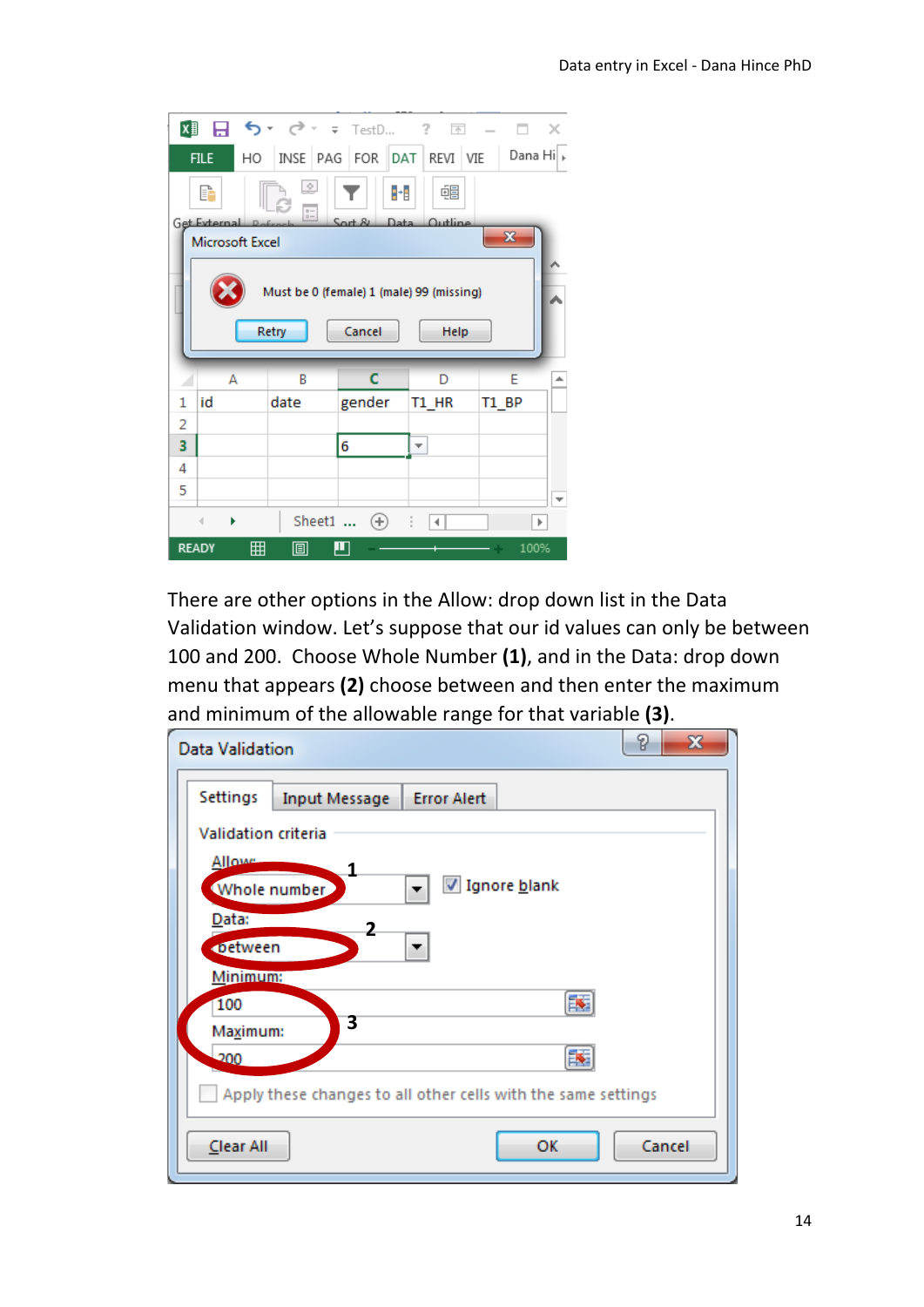Again, you could set up an error alert that will appear if someone tries to enter an invalid id value.

A bit of extra time at the beginning setting up these Data Validation rules will result in reduced risk of data entry error, and therefore a lot less double checking later on when you come to "clean" the data.

For further "how to" see:

[https://support.office.com/en-us/article/Apply-data-validation-to](https://support.office.com/en-us/article/Apply-data-validation-to-cells-29fecbcc-d1b9-42c1-9d76-eff3ce5f7249)[cells-29fecbcc-d1b9-42c1-9d76-eff3ce5f7249](https://support.office.com/en-us/article/Apply-data-validation-to-cells-29fecbcc-d1b9-42c1-9d76-eff3ce5f7249)

[https://support.office.com/en-us/article/Create-a-drop-down-list-](https://support.office.com/en-us/article/Create-a-drop-down-list-7693307a-59ef-400a-b769-c5402dce407b?ui=en-US&rs=en-US&ad=US)[7693307a-59ef-400a-b769-c5402dce407b?ui=en-US&rs=en-](https://support.office.com/en-us/article/Create-a-drop-down-list-7693307a-59ef-400a-b769-c5402dce407b?ui=en-US&rs=en-US&ad=US)

MAKE A START!

- 8. Consider your data and how you might use Excel data validation to reduce data entry error
- 9. Set up your variables accordingly!

#### **3. Enter away!**

- Take lots of breaks if entering "in bulk". Fatigue is your enemy when it comes to accurate entry.
- Try and enter data in real time if at all possible as this might give you the chance to collect missing data values before it is too late….
- If you have multiple people entering data, make sure that they have access to the data dictionary and please use the data validation tool!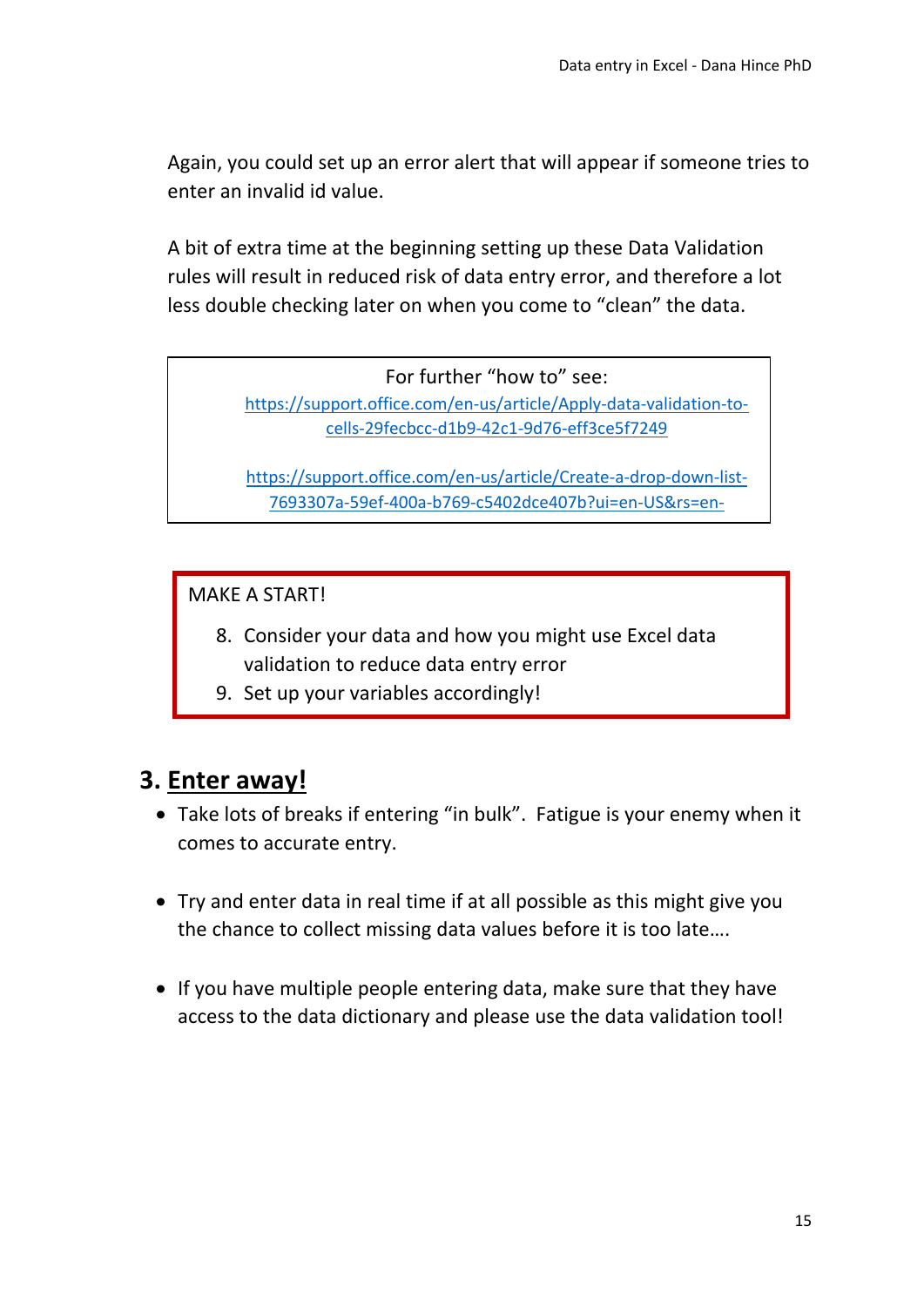# **4. What NOT to include in a spreadsheet.**

- Column or row means, standard deviations or any other summary statistic calculated in Excel (if you have used them to do preliminary data checks, just remove them before importing into statistical package/sending to the statistician).
- Empty/blank rows or columns.
- Text and numeric values in the same variable. If you find yourself doing this you need two separate variables.
- Colour coding this is fine if it helps you with ensuring accurate data entry, but all the relevant information *needs* to be included in the variables.
- Identifying information (e.g. names address etc). Keep a separate, password protected spreadsheet which links the ID number with the participant identifying information.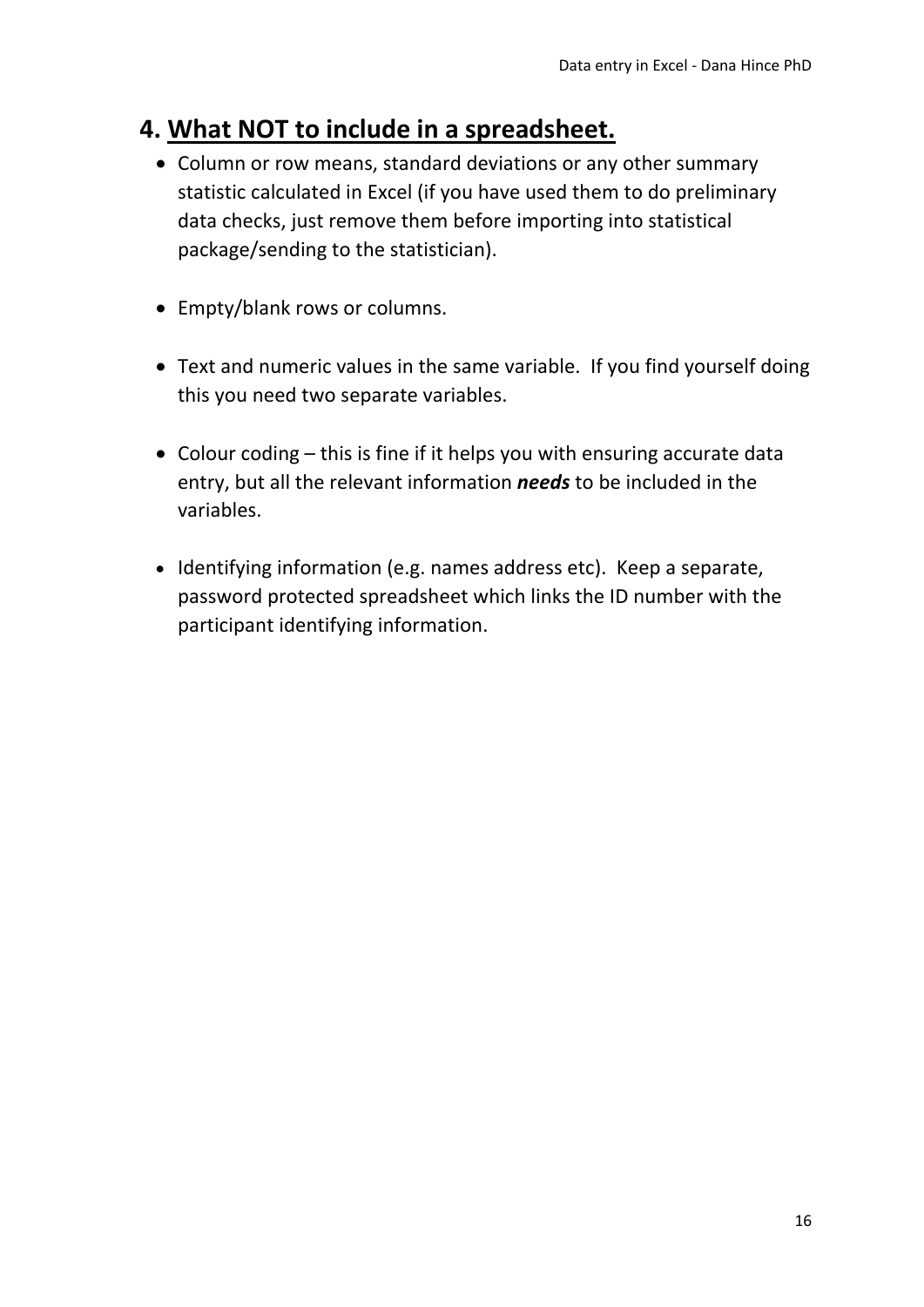# **POP QUIZ 2: What is wrong with this spreadsheet? Can you find the errors? How would you fix them?**

Hypothetical data comparing meditation vs no meditation treatment effects on blood pressure, body temperature and 3 anxiety questionnaires, pre (time 1) and post (time 2) intervention.

| id                      | test 1   |                 |                         |                 |                |            |          |                         |                 |                 |              |  |
|-------------------------|----------|-----------------|-------------------------|-----------------|----------------|------------|----------|-------------------------|-----------------|-----------------|--------------|--|
|                         | sbp      | temp            | $anx_q1$                | $anx_q2$        | $anx_q3$       | 2_SBP      | t2_temp  | $t2$ _anx_1             | $t2$ _anx_2     | $t2$ anx $3$    | gender       |  |
| $\overline{\mathbf{1}}$ | 120      | 37              | $\overline{3}$          | $\overline{3}$  | $\overline{4}$ | 121        | 37       | $\overline{\mathbf{3}}$ | $6\overline{6}$ | $\overline{5}$  | M            |  |
| $\overline{2}$          | 124      | 37 <sup>°</sup> | $5\overline{5}$         | $\overline{2}$  | 6 <sup>1</sup> | 124        | 36.9     | 5                       | $6 \overline{}$ | $6\overline{6}$ | m            |  |
| 3 <sup>1</sup>          | 125      | 37.1            | $6\overline{6}$         | $\overline{0}$  | $\overline{5}$ | 123        | 37       | $6\overline{6}$         | $6 \overline{}$ | $\overline{9}$  | $\mathbf{f}$ |  |
| $\overline{4}$          | 126      | $36.9$ 9        |                         |                 | $\overline{2}$ | 135        | 36.9     | $\overline{8}$          | $\overline{8}$  | $\overline{9}$  | fem          |  |
| $\overline{5}$          | 135      | 36.8            | $ 10\rangle$            | $\overline{9}$  | $\overline{9}$ | 110        | 36.8     | $\overline{5}$          | $\overline{9}$  | $\overline{3}$  | male         |  |
| $6 \overline{}$         | 101      | 37 <sup>°</sup> | $\overline{2}$          | $\overline{7}$  | $\overline{8}$ | <b>112</b> | 37       | $\overline{8}$          | $6\overline{6}$ | 6 <sup>1</sup>  | male         |  |
| $\overline{7}$          | 26       | $36.6$   4      |                         | $6 \overline{}$ | 3 <sup>1</sup> | <b>120</b> | 37       | $\overline{5}$          | $6 \overline{}$ | 8 <sup>°</sup>  | female       |  |
|                         |          |                 |                         |                 |                |            |          |                         |                 |                 |              |  |
| 8                       | 180      | 37.2            | $\sqrt{6}$              | 6 <sup>1</sup>  | 8              | 121        |          | 9                       | 3               | $\overline{7}$  | f            |  |
| $\overline{9}$          | 125      | 37.5            | $\bf 8$                 | 3               | 5              | 117        | 37.1     | $6 \overline{6}$        | $6\phantom{1}$  | 8               | £            |  |
| 10                      | 115      | 37              | $\overline{7}$          | 5               | 6              | 160        | 36.1     | 5                       | 9               | $\overline{4}$  | F            |  |
| 11                      | 116      | 37.4            | $\sqrt{6}$              | 8               | 8              | 138        | 37.4     | 3                       | 9               | 5               | $\mathbf{f}$ |  |
| 12                      | 138      | 36.8            | $\overline{\mathbf{3}}$ | $\overline{4}$  | 9              | 124        | 36.9     | $\mathbf{1}$            | 5               | 6 <sup>1</sup>  | Male         |  |
| 13                      | 117      | 36.9            | $\boldsymbol{9}$        | 9               | 2 <sup>1</sup> | 120        | 36.8     | $\overline{2}$          | 8               | 9               | Male         |  |
| 14                      | 106      | 37              | $\overline{4}$          | 3               | 9 <sup>°</sup> | 115        | 37       | 5                       | $\overline{4}$  | $\mathbf{1}$    | F            |  |
| mean                    | 118.1429 | 61.12143        |                         |                 |                | 124.2857   | 61.90769 |                         |                 |                 |              |  |
|                         |          |                 |                         |                 |                |            |          |                         |                 |                 |              |  |
| <b>Meditation</b>       |          |                 |                         |                 |                |            |          |                         |                 |                 |              |  |
| <b>No</b>               |          |                 |                         |                 |                |            |          |                         |                 |                 |              |  |
| meditation              |          |                 |                         |                 |                |            |          |                         |                 |                 |              |  |